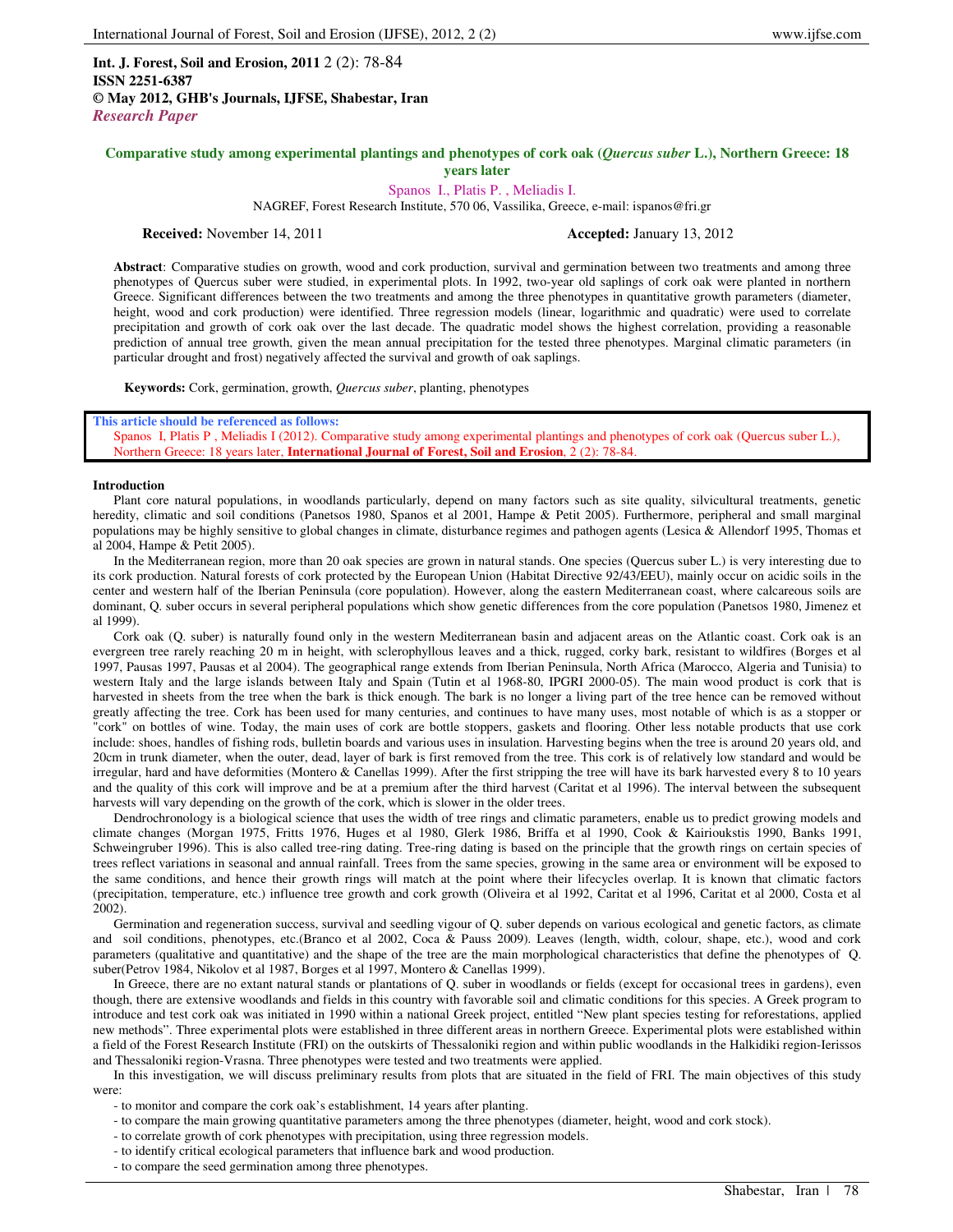## **Materials & Methods**

#### **Study area**

The study area is situated in north Greece, 20km east of Thessaloniki city, within a field owned by the Forest Research Institute (FRI), (latitude 40ο 30΄ 27΄΄, longitude 23ο 04΄ 58΄΄, altitude 10m). Acording to the data of meteorological station situated close to experimental plots the ombrothermic climatic diagram for the period 1978-2010 (figure 1) shows a typical Mediterranean climate, with a, relatively low, mean annual precipitation (437mm) and the xerothermic period (4.5 months) starts May and lasts until September. According to the formula of Emberger (Emberger 1971) and the pluviothermic quotient Q, the climate can be characterized Mediterranean and classified to the cold and semiarid variant. The most xerothermic year was 1993 (annual precipitation 225mm).



**Figure 1:** The ombrothermic climatic diagram of the meteorological station of the Forest Research Institute for the period 1978-2006.

The soil is derived from alluvians of the Holocene fourth-gene period. It is included in the dark colluvians iron-pyritical group with deep fertile depositions (100cm up to 120cm), pH 7.7 near the surface and 8.0 in the deeper strata. Granulometric analysis fluctuates from sandy to clayey (Gogos 1985).

#### **Plant materials**

In 1992, two permanent plots selected in the field of the FRI (Plot 1 was 0.715 ha; 50 m x 143 m and Plot 2 was 0.625 ha; 50 m x 125 m). Consequently (Nov. 1992), 540 (two-year old) seedlings of Q. suber were planted into the two plots (288 and 252 seedlings respectively) in a 5m x 5m grid. The growing space of each seedling was 25 m2 (5 m x 5 m). The seedlings were produced from seeds (collected in 1990) from mature stands of Q. suber (25 years old) situated in southern Bulgaria (Petritsi), 100 km from the study area. The seedlings were classified into three sub-species (phenotypes) as following: phenotype 1; Q. suber ssp. eusuber A. Camus, phenotype 2; Q. suber ssp. occidentalis (Gay) A. Vamus, phenotype 3; Q. suber ssp. occidentalis f. heterocarpa Globa-Mikhailenki and, consequently, were planted. The nomenclature of plant species follows Flora Europea Tutin et al 1968-80).

The seedlings were in plot 1 (treatment 1) were not treated before planting, while seedlings of plot 2 (treatment 2) were pruned and the lateral shoots were removed. All seedlings of both treatments were not irrigated for the next years after the planting. Three years after planting (1995) the lower shoots at two treatments were removed. Pruning was repeated biannually (1997, 1999, 2001, 2003, 2005). After the last pruning, the main quantitative parameters (diameter at breast height-DBH, height, circular area and wood overbark volume) of all trees were recorded (Oct. 2006). In the same year, 30 tree-rings were extracted randomly from selected trees in treatment1 (un-pruned) from a height of 130cm aboveground, using Pressler's instrument taken tree-ring cores as samples (ten tree-rings per phenotype).

On November 2009 we collected 1,800 seeds from selected trees in plot 1 (600 seeds per phenotype) to compare the germination among the three phenotypes. The seeds were tested (during the period November 2009-May 2010) into a greenhouse of FRI under control conditions (averagge day/night temperature, average day duration, artificial light intensity if any, soil temperature, soil moisture) without heating (since the germination success is generally higher in the cool greenhouse than outdoors) (Pausas et al 2004). Seeds were put in 12 intimate plastic containers (filling with mixed soil material; peat and sand), randomly established on a table (n = 50 replications per phenotype).

Statistical analysis was accomplished using the SPSS statistical program for Windows. The variables between treatments and among phenotypes, were analyzed using analysis of variance (ANOVA) and means were compared with Student's (t-test) and Tukey's multiple comparison tests. All tests for significance were conducted at P<0.05, unless otherwise indicated. Three models (linear, logarithm and quadratic) were used for regression analysis.

## **Results**

Fourteen years after planting, the seedling survival of un-pruned treatment was higher than those of pruned treatment (85 % and 68 % respectively).

The main quantitative parameters (DBH, height, circular overbark area and wood overbark volume) among phenotypes and between treatments, 14 years after planting are presented on Table 1. In the first treatment (un-pruned), the average DBH was statistically significantly (P<0.05) higher than the second treatment for all phenotypes (type1, 6.3 cm and 5.3 cm; type2, 4.8 cm and 2.4 cm; type3, 6.1 cm and 3.1 cm respectively), as well as the average height (type1, 323 cm and 265 cm; type2, 281 cm and 181 cm; type3, 336 cm and 219 cm respectively).

Monitoring of precipitation and width of annual tree ring for the years between 1997 and 2006 are shown on Table 2. The lowest precipitation was registered in 2000 (257 mm yr-1 and 49 mm yr-1 in summer) and 2001 (291 mm yr-1) among phenotypes for all years, except 1998. No statistical differences were observed between phenotypes 2 and 3).

 For un-pruned (plot1) treatment only, the main growing parameters of tree ring are analyzed using regression analysis for the different phenotypes using three models, linear, logarithmic, quadratic (Table 3). The quadratic model (quadratic) was shown the most significant correlation between total annual precipitation and width of annual tree ring growth, compared to the linear and logarithmic models. These quadratic equations are as following: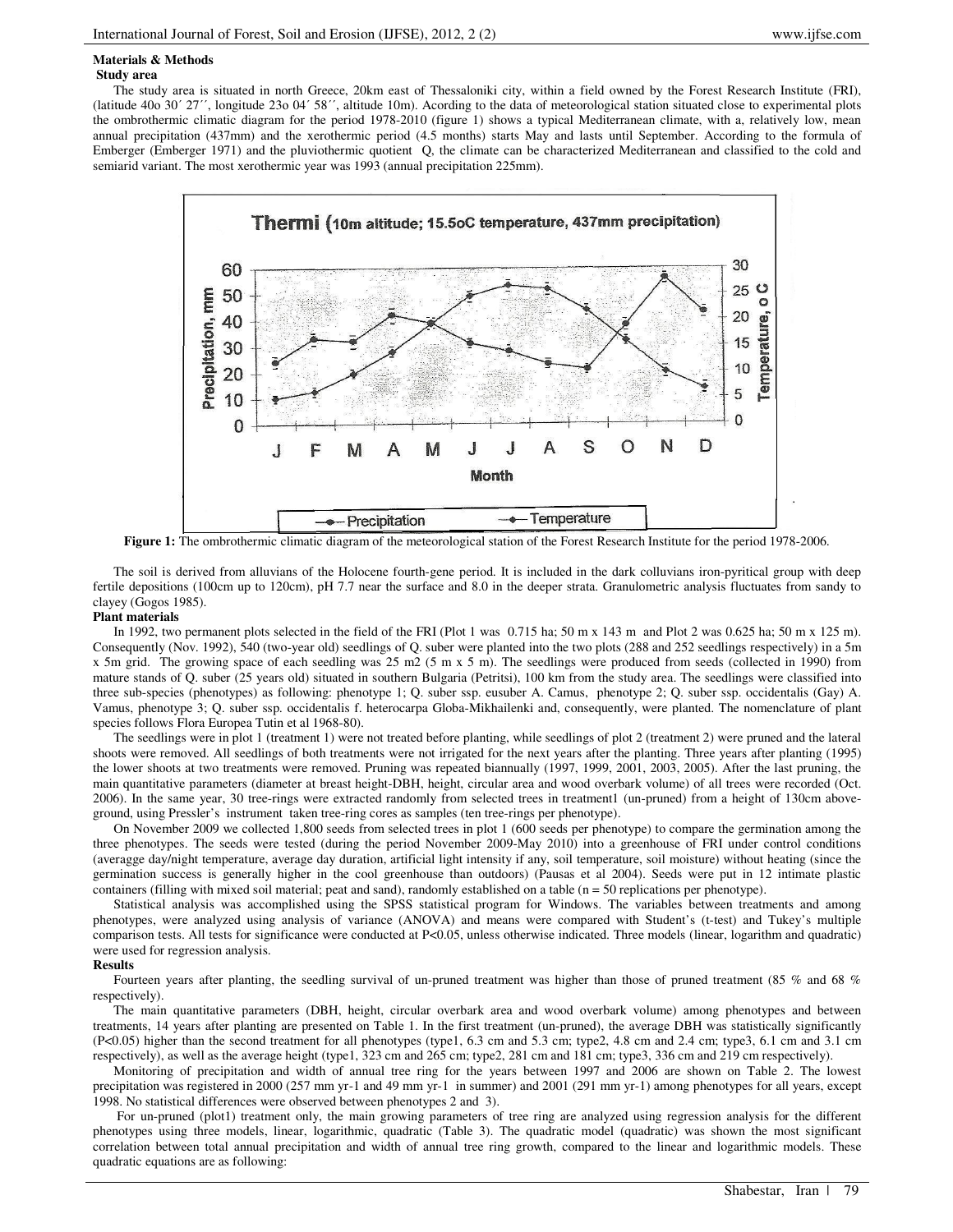Y=5.5887 x  $X^2$  – 0.0138 x X + 0.000018, ( $R^2$  = 0.92) for phenotype 1,

Y=3.4475 x  $X^2$  – 0.0077 x X + 0.000013, ( $R^2$  = 0.93) for phenotype 2,

Y=3.4475 x  $X^2$  – 0.0122 x X + 0.000017, ( $R^2$  = 0.88) for phenotype 3, where X= the independent parameter (mean annual precipitation), and Y=the dependent parameter (annual tree ring width).

The observed and theoretical rates of regression models (linear, logarithmic and quadratic) are shown on figure 2. The figure displays the correlation of mean annual precipitation (mm) and the width of annual growth (mm) of cork oak. The sub-figures (a, b, c) graphically represent the three phenotypes respectively.



**Figure 2**: Graph of three regression models (linear, logarithmic and quadratic) that show the correlation of mean annual precipitation (mm) and the width of annual growth of cork oak, using SPSS (10.0 for Windows) statistical program. The three sub-figures (a,b,c) represent the three phenotypes respectively.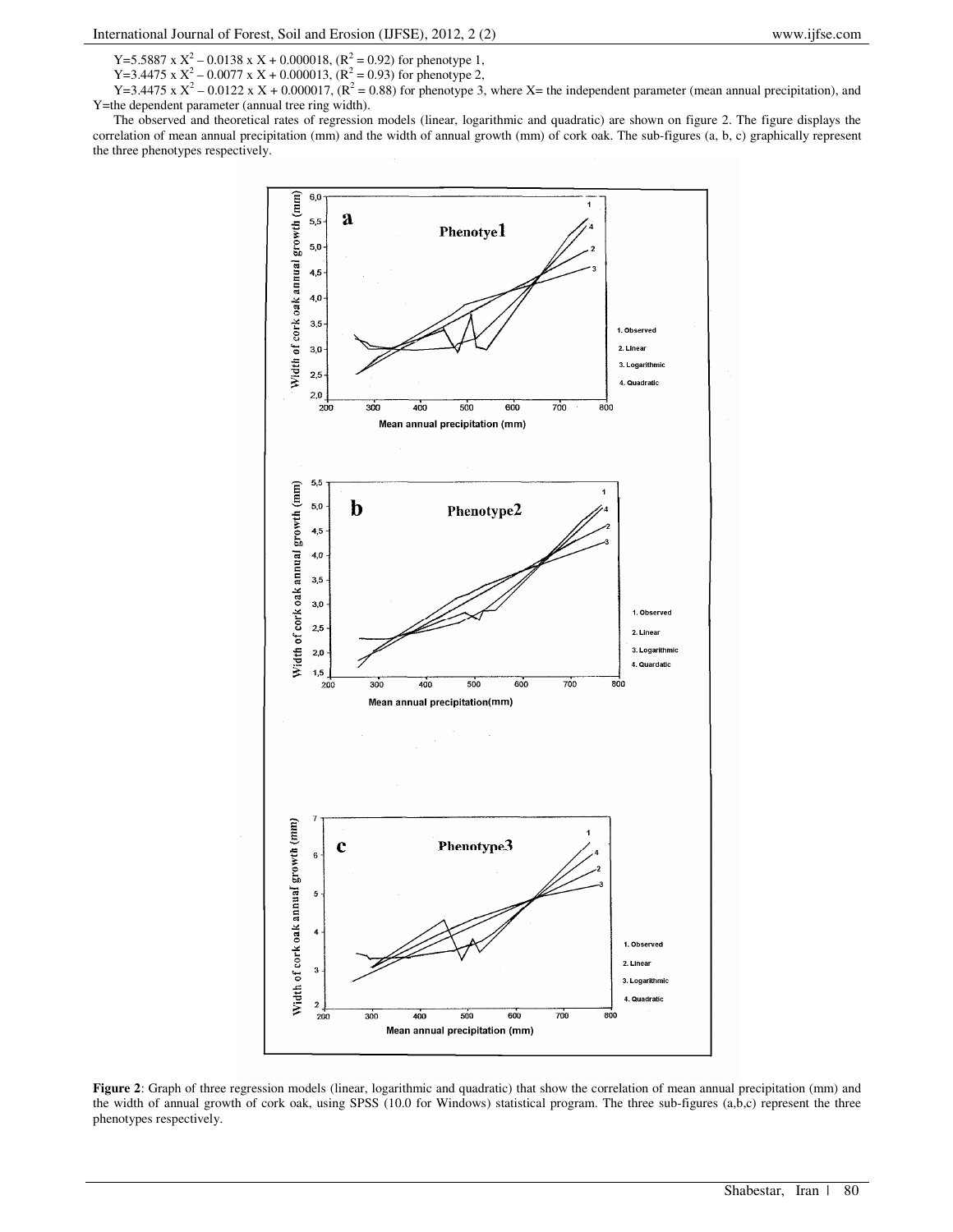The average main bark characteristics based on tree-rings measurements (which were extracted from 30 randomly chosen trees in un-pruned treatment; ten tree-rings per phenotype) are shown on Table 4. Average bark volume per hectare (m3 ha-1) is very low for all phenotypes (0.054; 0.035 and 0.063 respectively) because the trees are still juvenile (14 years old).

Monitoring of germination (in percentage) among the three phenotypes is shown on Table 5. Six recordings were taken place (15 days intervals), three months after the sowing date (30 Nov. 2009). At the first observation (1 Mar. 2010) the percentage germination was low in all phenotypes (7.73; 3.33 and 1.67 in phenotypes 1, 2 and 3 respectively) and increases gradually. At the final observation (14 May 2010) the percentage germination was very high in all phenotypes (77.50; 80.00 and 75.97 in phenotypes 1, 2 and 3 respectively). **Discussion** 

The survival of seedlings from un-pruned treatment was considered more successful compared to those of pruned, since the seedlings in pruned were more negatively affected by the drought of 1993 than those of un-pruned. The lateral shoots of the second plot were pruned before planting and, consequently, many plants suffered and died from sun stress, during the summer of 1993 in particular. The saplings from second (pruned) treatment were negatively affected more than those in un-pruned from the summer dryness of 1993 (where mean annual precipitation was only 225 mm, which is the lowest for the preceding 27 years) as well as by the frost and very low temperatures during the winters of 2000 and 2001 (minimum air temperature  $-11^{\circ}$ C).

In our study area, the three phenotypes of *Q. suber* were monitored, 14 years after planting. The phenotype of *Q. suber* ssp. *eusuber* adapted better to soil and climatic conditions compared to *Q. suber* ssp. *occidentalis.* The same phenotypes were found in mature stands of *Q. suber* plantations (25 years old) in Bulgaria (Petritsi region), close to the Greek border and not far from the study area (100km north), that is the woodland from which the oak seeds were collected and introduced into Greece. A study of these phenotypes (forms) in the Bulgarian area (Petritsi), showed that the first phenotype (*Q. suber* ssp. *eusuber*) was characterized by higher wood density, static bending strength and modulus of linear deformation of the wood (Nikolov et al 1987).

Table 1: Comparison of means (±s.e.) of the main quantitative parameters (DBH, height, circular area, wood overbark volume), 14 years after planting. Means, followed by the same superscript letter among phenotypes  $\binom{a, b, c}{b}$  of the same treatment (Tukey's test, P<0.05), and between treatments  $\binom{d}{x}$  (t- test, P<0.05) of the same phenotype are not significantly different.

| <b>Phenotypes</b>     | <b>Number</b><br>of trees | <b>Diameter</b>      | Height                    | per tree                 | Circular area Wood overbark Circular area<br>volume per tree per hectare<br>$V_0(m^3)$ |                                          | Wood<br>overbark<br>volume per<br>hectare |
|-----------------------|---------------------------|----------------------|---------------------------|--------------------------|----------------------------------------------------------------------------------------|------------------------------------------|-------------------------------------------|
|                       | ${\bf N}$                 | DBH (cm)             | $H$ (cm)                  | $Go$ (cm <sup>2</sup> )  |                                                                                        | $G_0$ (m <sup>2</sup> ha <sup>-1</sup> ) | $V_0$ (m <sup>3</sup> ha <sup>-1</sup> )  |
| Plot1                 |                           |                      |                           |                          |                                                                                        |                                          |                                           |
| Q. suber ssp. eusuber |                           |                      |                           |                          |                                                                                        |                                          |                                           |
|                       | 122                       | $6.31^{a}$ e         | $323.08^{\rm a}$ e        | $36.47^{\mathrm{a}}$ e   | $0.059^{b e}$                                                                          | $1.46^{a}$                               | $23.60^{b}$ e                             |
|                       |                           | $(\pm 0.29)$         | $(\pm 8.53)$              | $(\pm 2.82)$             | $(\pm 0.009)$                                                                          | $(\pm 0.11)$                             | $(\pm 3.52)$                              |
| O. suber ssp.         |                           |                      |                           |                          |                                                                                        |                                          |                                           |
| occidentalis          | 43                        | $4.82^{b e}$         | $281.35^{b e}$            | $22.97^{b e}$            | $0.020$ <sup>ae</sup>                                                                  | $0.92^{b e}$                             | $8.00^{\,a\,e}$                           |
|                       |                           | $(\pm 0.38)$         | $(\pm 12.00)$             | $(\pm 3.01)$             | $(\pm 0.005)$                                                                          | $(\pm 0.12)$                             | $(\pm 2.00)$                              |
| O.suber ssp.          |                           |                      |                           |                          |                                                                                        |                                          |                                           |
| occidentalis          | 73                        | $6.18^{a e}$         | $336.31^{a}$ <sup>e</sup> | $36.14^{a}$ <sup>e</sup> | $0.061$ b e                                                                            | $1.45^{a}$                               | $24.4^{b e}$                              |
| f. heterocarpa        |                           | $(\pm 0.32)$         | $(\pm 10.67)$             | $(\pm 3.23)$             | $(\pm 0.01)$                                                                           | $(\pm 0.13)$                             | $(\pm 4.00)$                              |
| Plot <sub>2</sub>     |                           |                      |                           |                          |                                                                                        |                                          |                                           |
| Q. suber ssp. eusuber |                           |                      |                           |                          |                                                                                        |                                          |                                           |
|                       | 46                        | $5.35$ <sup>ad</sup> | $265.60^{\mathrm{a}}$ d   | $33.33^{a d}$            | $0.016^{a d}$                                                                          | $1.33^{a e} (\pm 0.22)$                  | $6.40^{a d}$                              |
|                       |                           | $(\pm 0.55)$         | $(\pm 18.04)$             | $(\pm 5.47)$             | $(\pm 0.002)$                                                                          |                                          | $(\pm 0.40)$                              |
| O. suber ssp.         |                           |                      |                           |                          |                                                                                        |                                          |                                           |
| occidentalis          | 26                        | 2.41 <sup>bd</sup>   | $181.66^{b d}$            | $4.56^{b d}$             | $0.006^{b d}$                                                                          | 0.18 <sup>b d</sup>                      | $2.40^{b d}$                              |
|                       |                           | $(\pm 0.36)$         | $(\pm 13.06)$             | $(\pm 2.28)$             | $(\pm 0.001)$                                                                          | $(\pm 0.09)$                             | $(\pm 0.40)$                              |
| O.suber ssp.          |                           |                      |                           |                          |                                                                                        |                                          |                                           |
| occidentalis          | 51                        | 3.11 <sup>cd</sup>   | $219.47^{\text{c d}}$     | $12.48c$ <sup>d</sup>    | $0.010$ <sup>cd</sup>                                                                  | $0.50$ <sup>cd</sup>                     | 4.00 <sup>cd</sup>                        |
| f. heterocarpa        |                           | $(\pm 0.35)$         | $(\pm 9.96)$              | $(\pm 2.74)$             | $(\pm 0.003)$                                                                          | $(\pm 0.11)$                             | $(\pm 1.2)$                               |

The mean annual precipitation plays a significant role in the establishment and survival of cork oak plantings. The drought of 1993 and the frost of 2000 and 2001 negatively affected the survival and growth of *Q. suber* plantings. In the study area, the maximum air temperature was registered in July 2000 (42.8°C) with two minimum air temperatures occurring in the winter of 2001-2 minimum in December 2001 (-11.2°C) and January 2002 (-11.0°C). However, many saplings from both plots died one year after planting in 1993, since the juvenile trees of *Q. suber* were affected by the frost and low temperatures during the winter of 1992-3. Analogous observations took place in Portugal, Spain and Bulgaria (Nikolov et al 1987, Oliveira et al 1992, Caritat et al 1996). Water stress of *Q. suber* was found to be moderate and winter cold stress due to low air and soil temperatures appeared to have an influence on plant water balance through their effects on flow resistances <sup>25</sup>. Many trees of *Q. suber* died due to low temperatures, below -5°C (Pertov 1984, Nikolov et al 1987, Caritat et al 1996, Montero & Canellas1999)

In a neighbouring woodland, 10km from the FRI at Mount Lanari-Thermis, thousands of pine (*Pinus pinaster* var. *maritime*) saplings (that were planted during the years 1982 to 1985) died in 1993, due to the long summer drought <sup>33</sup>. In Greece, precipitation and moisture (air and soil) are the main climatic parameters that affected the planted species since the available beneficial water (water-capacity minus permanent wilting point) is very low during the summer months, this is demonstrated in many neighbouring woodlands of the Forest Park of Thessaloniki, 15km NW of the study area (Tsitsoni et al 2004, Ganatsas & Spanos 2005, Raftiyannis & Spanos 2005) and Halkidiki (Tsitsoni 1997, Zagas et al 2004, Spanos et al 2005).

Three regression models (linear, logarithmic and quadratic) were tested to correlate annual precipitation and tree ring growth. The quadratic model provides an excellent prediction of correlation between annual tree growth and annual precipitation for all phenotypes. The correlation between the precipitation of the summer dry period and the annual growth of the tree ring was very low for all models (R<0.15) which indicates that the lower precipitations during the dry season did not affect the growth of *Q. suber*. In southwestern Portugal the average tree annual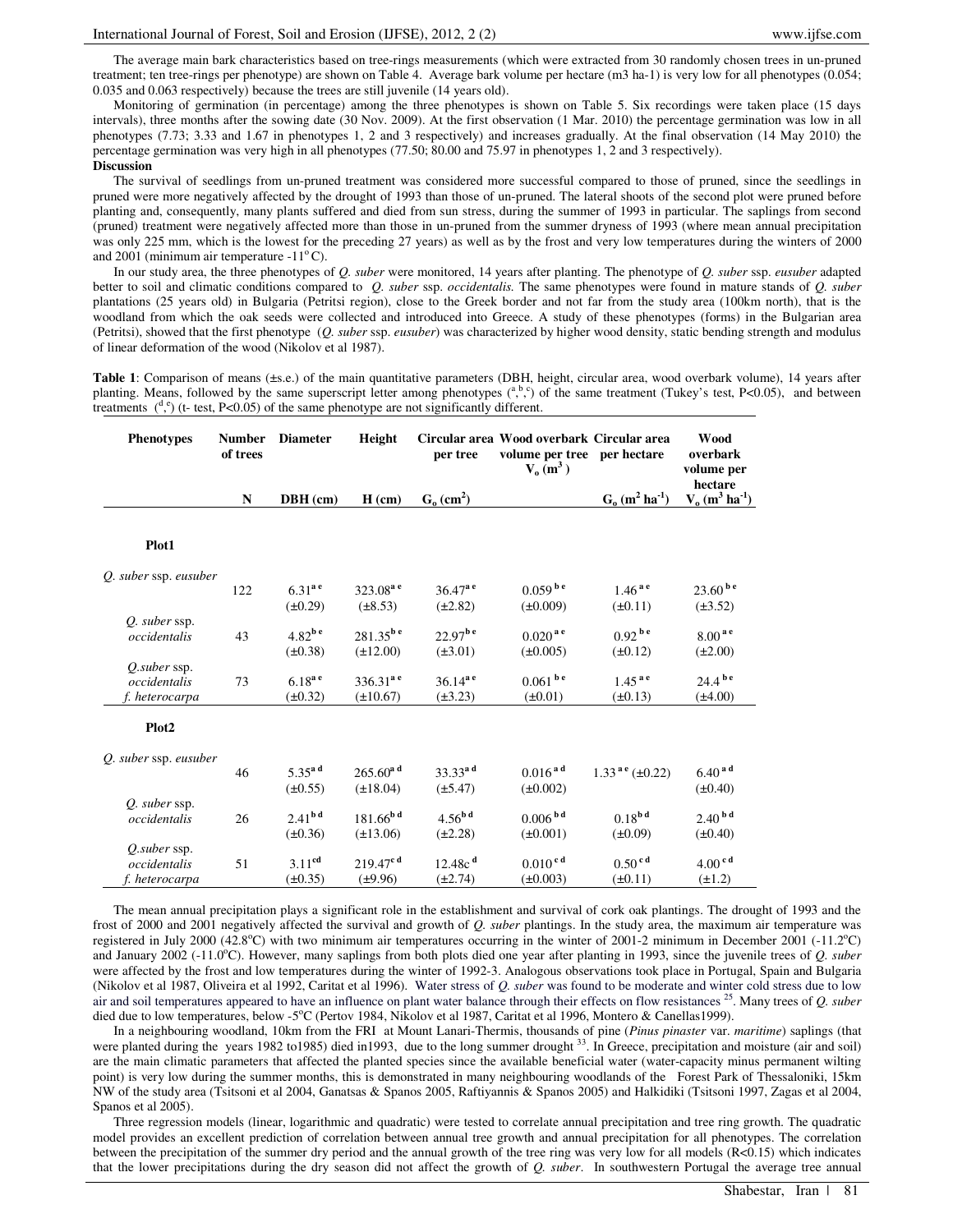diameter increment of cork oak was 0.95 cm per year but significant inte-annual growth differences were observed. Smaller annual diameter increments could be related to climatic factors such as drought periods with low winter rainfall (Costa et al 2002). Statistical differences in DBH and height were registered among the three phenotypes in our study area. In contrast, in Bulgaria (Petritsi region) no statistical differences were found in DBH and height among the same three phenotypes of cork oak (ssp. *eusuber*, ssp. *occidentalis*, f. *heterocarpa*); in a mature stand (30 years old) DBH was 20.5cm, 19.5cm and 19.5cm, and height was 9.0m, 9.5m and 10.5m respectively (Nikolov et al 1987). This probably can be attributed to the climatic conditions (precipitation and air humidity in particular) of the Petritsi region are more favorable compared to the Greek study area.

Table 2: Data list of mean precipitation (annual and dry period) for ten years (1997-2006), and means (±s.e.) of annual tree ring width for the same years (1997-2006). Means, followed by the same superscript letter among subspecies (of the same date) are not significantly different (Tukey's test, P<0.05).

| Year | Annual<br>precipitation<br>(mm) | Precipitation<br>during dry period<br>(mm) | Width of annual wood growth (mm)<br>(per phenotype) |                               |                                             |  |
|------|---------------------------------|--------------------------------------------|-----------------------------------------------------|-------------------------------|---------------------------------------------|--|
|      |                                 |                                            | <i>Q.</i> suber ssp.<br>eusuber                     | Q. suber ssp.<br>occidentalis | Q suber ssp. occidentalis<br>f. heterocarpa |  |
| 1997 | 322                             | 73                                         | $2.98^a(\pm 0.11)$                                  | $2.28^a (\pm 0.11)$           | $3.33^a (\pm 0.57)$                         |  |
| 1998 | 454                             | 32                                         | $3.42^{\rm a}$ (±0.20)                              | $2.74^a (\pm 0.36)$           | $4.41^b$ (±0.98)                            |  |
| 1999 | 513                             | 126                                        | $3.72^{\rm a}$ (±0.31)                              | $2.68^a$ (±0.19)              | $3.90^a (\pm 0.45)$                         |  |
| 2000 | 257                             | 49                                         | $3.30^a (\pm 0.16)$                                 | $2.30^a (\pm 0.18)$           | $3.57^{\rm a}$ (±0.85)                      |  |
| 2001 | 291                             | 14                                         | $2.98^a$ (±0.15)                                    | $2.28^a$ ( $\pm 0.14$ )       | $3.00^a$ (±0.46)                            |  |
| 2002 | 730                             | 319                                        | $5.32^{\mathrm{a}} (\pm 0.54)$                      | $4.77^{\rm a}$ (±1.0)         | $5.87^{\rm a}$ (±0.63)                      |  |
| 2003 | 784                             | 73                                         | $5.73^{\rm a}$ (±0.30)                              | $5.16^a (\pm 1.15)$           | $6.47^{\rm a}$ (±0.86)                      |  |
| 2004 | 544                             | 191                                        | $2.97^{\rm a}$ (±0.20)                              | $2.87^{\rm a}$ (±0.26)        | $3.70^a (\pm 0.59)$                         |  |
| 2005 | 482                             | 218                                        | $2.95^{\rm a}$ (±0.23)                              | $2.84^a$ ( $\pm 0.17$ )       | $3.12^a (\pm 0.25)$                         |  |
| 2006 | 520                             | 231                                        | $3.05^{\rm a}$ (±0.24)                              | $2.89^a (\pm 0.12)$           | $3.35^{\rm a}$ (±0.24)                      |  |

**Table 3**: Regression analysis of precipitation and annual tree growth in un-pruned treatment, classified in three subspecies. regression (of the last decade; 1997-2006) between mean annual precipitation (X=independent parameter, mm) and width of annual tree ring growth (Y=dependent parameter, mm), using three mathematical equations (linear, logarithm and quadratic).

| <b>Phenotypes</b>                              | <b>Models</b>                                            |                   |             |       | Coeff.<br>$\alpha$ | Coeff.<br>β | Coeff.<br>γ |
|------------------------------------------------|----------------------------------------------------------|-------------------|-------------|-------|--------------------|-------------|-------------|
|                                                |                                                          | (R <sup>2</sup> ) | $\mathbf F$ | Sign. | (alpha)            | (beta)      | (gamma)     |
| Q. suber ssp. eusuber                          | Linear<br>$(Y_1=aX_1+\beta)$                             | 0.65              | 15.03       | 0.05  | 1.3045             | 0.0048      |             |
| $\epsilon$ ,                                   | Logarithm<br>$(Y_1 = \alpha Log X_1 + \beta)$            | 0.50              | 7.96        | 0.022 | 8.3924             | 1.9620      |             |
| $\epsilon$ ,                                   | Ouadratic<br>$(Y_1 = \alpha X_1^2 + \beta X_1 + \gamma)$ | 0.92              | 42.43       | 0.000 | 5.5887             | $-0.0138$   | 0.000018    |
| Q. suber ssp.<br>occidentalis                  | Linear<br>$(Y_2=aX_2+\beta)$                             | 0.85              | 45.33       | 0.000 | 0.4143             | 0.0054      |             |
| $\epsilon$ ,                                   | Logarithm<br>$(Y_2=aLog X_2+\beta)$                      | 0.71              | 19.95       | 0.002 | $-11.3060$         | 2.3453      |             |
| 69                                             | Ouadratic<br>$(Y_2 = \alpha X_2^2 + \beta X_2 + \gamma)$ | 0.99              | 248.10      | 0.000 | 3.4475             | $-0.0077$   | 0.000013    |
| O.suber ssp.<br>occidentalis<br>f. heterocarpa | Linear<br>$(Y_3=aX_3+\beta)$                             | 0.69              | 17.89       | 0.003 | 1.2957             | 0.0057      |             |
| $\epsilon$                                     | Logarithm<br>$(Y_3 = \alpha Log X_3 + \beta)$            | 0.56              | 9.97        | 0.013 | $-10.5730$         | 2.3874      |             |
| $\epsilon$ ,                                   | Ouadratic<br>$(Y_3 = \alpha X_3^2 + \beta X_3 + \gamma)$ | 0.88              | 25.78       | 0.001 | 5.4275             | $-0.0122$   | 0.000017    |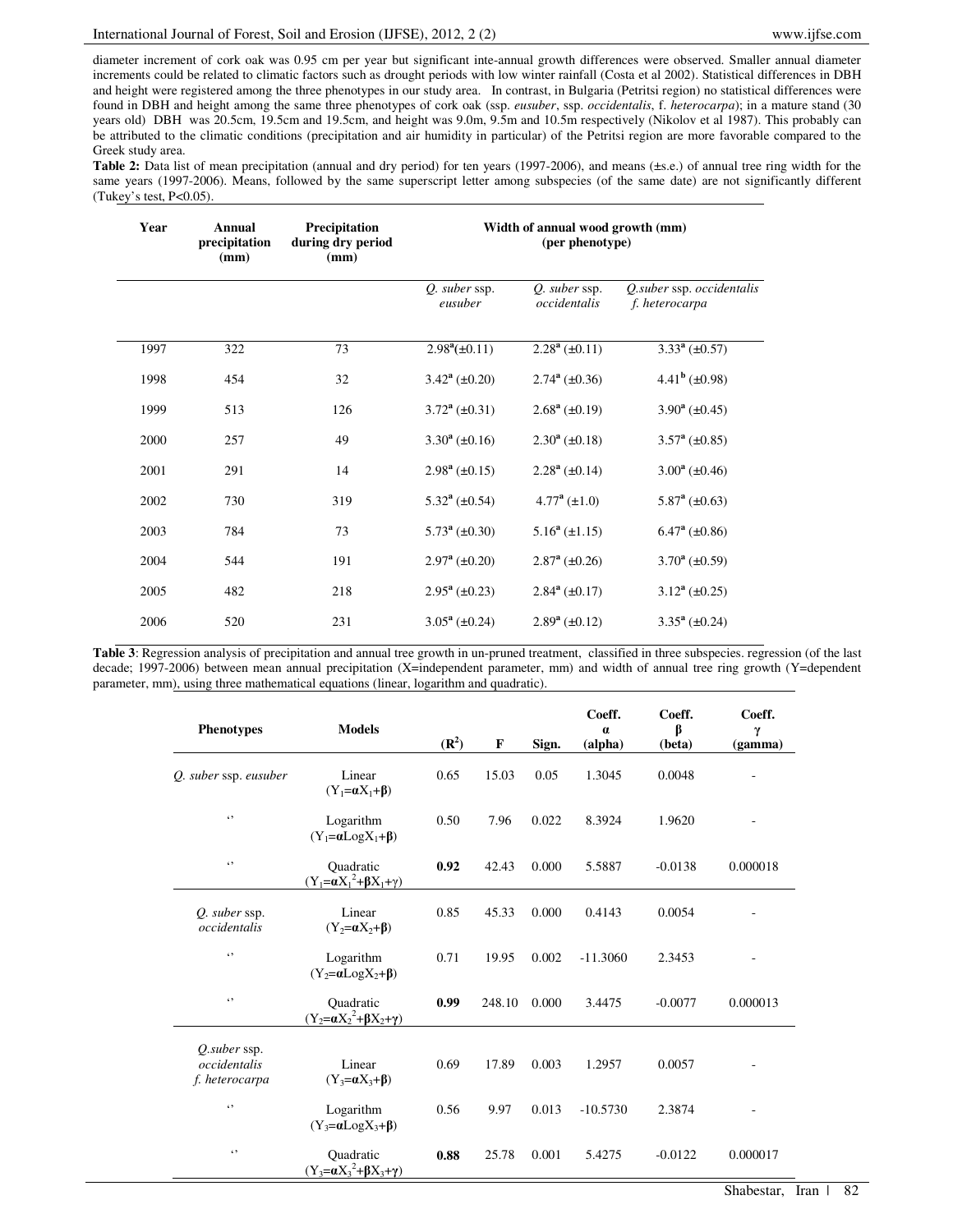**Table 4**: Means of bark characteristics of *Q. suber*, using tree-rings, extracted from 30 of the taller trees of the un-pruned treatment (six treerings per subspecies) at a height of 130cm above-ground, 14 years after planting (2006). Means (±s.e.), followed by the same superscript letter among subspecies (of the same parameter) are not significantly different (Tukey's test, P<0.05).

| <b>Subspecies</b>                                     | Number of tree-<br>rings | Width of bark                     | <b>Height of trees</b>             | <b>Bark</b><br>volume per<br>tree<br>$V_b(m^3)$ | Bark volume per<br>hectare                 |  |
|-------------------------------------------------------|--------------------------|-----------------------------------|------------------------------------|-------------------------------------------------|--------------------------------------------|--|
|                                                       | N                        | (cm)                              | $H$ (cm)                           |                                                 | $V_{b}$ (m <sup>3</sup> ha <sup>-1</sup> ) |  |
| Q. suber ssp. eusuber                                 | 10                       | 1.51 <sup>a</sup><br>$(\pm 0.43)$ | $445.0^{\text{a}}$<br>$(\pm 33.0)$ | $0.00081^a$                                     | $0.054$ <sup>a</sup>                       |  |
| Q. suber ssp.<br>occidentalis                         | 10                       | 1.28 <sup>b</sup><br>$(\pm 0.36)$ | 355.0 <sup>b</sup><br>$(\pm 47.6)$ | 0.00058 <sup>b</sup>                            | 0.038 <sup>b</sup>                         |  |
| <i>O.suber</i> ssp.<br>occidentalis<br>f. heterocarpa | 10                       | 1.70 <sup>a</sup><br>$(\pm 0.30)$ | $438.2^{\text{a}}$<br>$(\pm 56.3)$ | $0.00096$ <sup>a</sup>                          | 0.063 <sup>a</sup>                         |  |

**Table 5**: Monitoring of germination (%) among three phenotypes. Means ( $\pm$ s.e.), followed by the same superscript letter among subspecies (of the same date) are not significantly different (n=50, Tukey's test, P<0.05).

| Date         | <b>Phenotypes</b>              |                                   |                                                |  |  |  |
|--------------|--------------------------------|-----------------------------------|------------------------------------------------|--|--|--|
|              | O. suber<br>ssp. eusuber       | O. suber<br>ssp. occidentalis     | O.suber<br>ssp. occidentalis<br>f. heterocarpa |  |  |  |
| 1 Mar.2010   | 7.73 $^{\rm c}$ ( $\pm$ 2.5)   | 3.33 $\frac{b}{\pm}$ ( $\pm$ 1.4) | $1.67^{\text{a}} (\pm 0.9)$                    |  |  |  |
| 15 Mar. 2010 | $23.03^{\mathrm{b}} (\pm 4.1)$ | $10.55^{\text{a}} (\pm 3.8)$      | $12.22a$ ( $\pm 4.4$ )                         |  |  |  |
| 1 Apr. 2010  | 40.45 $\frac{b}{2}$ (±3.8)     | $32.89a$ (7.0)                    | $31.66^{\text{ a}} (\pm 5.3)$                  |  |  |  |
| 15 Apr. 2010 | 58.88 $a$ ( $\pm$ 3.4)         | $60.55^{\mathrm{b}} (\pm 5.6)$    | 58.33 <sup>a</sup> (4.9)                       |  |  |  |
| 30 Apr. 2010 | 69.61 $a(\pm 2.7)$             | $75.55^{\mathrm{b}} (\pm 4.5)$    | $70.14^{\text{a}} (\pm 4.6)$                   |  |  |  |
| 14 May 2010  | 77.50 $a (\pm 2.4)$            | $80.00^{b} (\pm 3.5)$             | 75.97 $a (\pm 3.4)$                            |  |  |  |

The concept that annual wood production is controlled to some extent by climate has recently been shown to apply also to cork (Caritat et al 1996, Costa et al 2002). Annual cork-ring width variability of *Q. suber* depends strongly on the temperature and precipitation (Caritat et al 2000, Moreira et al 2007). In relation to the wood growth, only very limited information is available for *Q. suber*, partly resulting from difficulties in distinguishing annual rings in the trees under sustained cork production (Borges et al 1997, Gourlay & Pereira 1998,). In Portugal, Costa et al. (2002) showed that cork oak trees increased their over cork circumference annually which corresponds to annual diameter increments between 0.41 and 1.44 cm. Bark thickness, a key variable determining post-fire tree survival, usually increases with tree diameter. The cork oak is an exception to this, as it is the only European tree was the commercial exploitation of bark (cork) occurs. In the study area, harvesting of the first stripping of bark for cork production could be start many years later (more than ten), when the DBH of trees will exceed 20cm (Nikolov et al 1987, Costa et al 2002).

Additionally, a main objective is to obtain seeds with high percentage and rapid and uniform seedling emergence. The germination success is generally higher in the cool greenhouse than outdoors.

#### **Acknowledgements**

Thanks to the Greek Ministry of Agricultural Development and Foods (General Secretary of Forestry and Natural Environment) for providing funds to conduct this research, supported by a National project entitled "Investigation of new plant species testing for reforestations, applied new methods". Additionally, many thanks to Georgios Giakzidis, Eleni Xanthopoulou, Theano Samara and Anastasios Takouridis for their help in the field and laboratory, as well as Dr. Joanne Norris for her assistance in English language.

#### **References**

Banks J.C.G. (1991). A review of the use of tree rings for the quantification of forest disturbances. Dendrochronologia 9: 51-70.

Borges, Oliveira A. & Costa M (1997). A quantitative approach to cork oak forest management. For. Ecol. Manag. 97: 223-229.

Branco M., Branco C., Merouani H. & Almeida, M. (2002). Germination success, survival and seedling vigour of Quercus suber acorns in relation to insect damage. For. Eco. Manag. 166: 159-164.

Briffa K.R., Bartholin T.S., Eckstein D., Jones P.D., Karlén W., Schweingruber F.H. & Zetterberg P. (1990). A 1,400-year tree-ring record of summer temperatures in Fennoscandia. Nature 346: 434-439.

Caritat A., Molinas M. & Gutierrez E. (1996). Annual cork-ring width variability of Quercus suber L. in relation to temperature and precipitation (Extremadura, southwestern Spain). For. Ecol. Manag. 86: 113-120.

Caritat A., Gutierrez E. & Molinas M. (2000). Influence of weather on cork-ring width. Tree Physiol. 20: 893-900.

Coca M.& Pausas J. (2009). Regeneration traits are structuring phylogenetic diversity in cork oak (Quercus suber) woodlands. J. Veg. Sci. 20: 1009-1015.

Cook E.R. & Kairioukstis L.A. (1990). Methods of dendrochronology. Applications in the environmental sciences. Kluwer Academic Publishers, Dordecht, Boston, London, pp 349.

Costa A., Pereira H. & Oliveira A. (2002). Variability of radial growth in cork oak adult trees under cork production. For. Ecol. Manag. 175 :239-246.

Gourlay D. & Pereira H. (1998). The effect of bark stripping on wood production in cork oak (Quercus suber L.) and problems of growth ring definition. In: Pereira H (Ed.), Cork Oak and Cork. Proceeings of the European Conference on Cork Oak and Cork, Centro de Estudos Florestais, Lisboa, pp. 99-104.

Emberger L. (1971). Considerations complementaires au sujet des reserches bioclimatologiques et phytogeographiques, in : Travaux de botanique et d' ecologie, Masson et Cie, Paris, pp 291-301.

Fritts H.C. (1976). Tree rings and climate. Academic Press, London, New York, pp 567.

Ganatsas P. & Spanos I. (2005). Root system asymmetry of Mediterranean pines: an ecological adaptation to overcome summer drought". Plant Soil 278: 75-83.